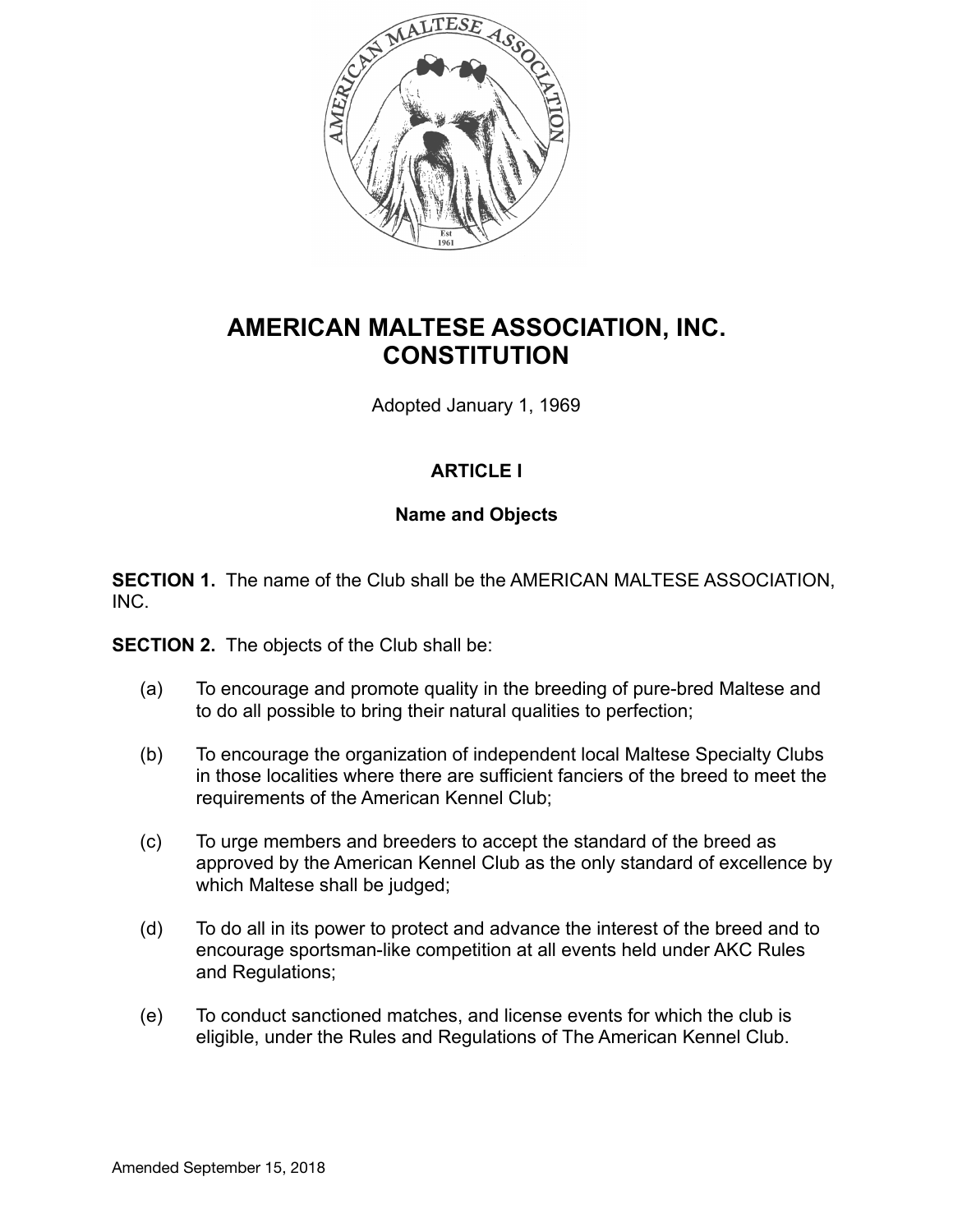**SECTION 3.** The Club shall not be conducted or operated for profit and no part of any profits or remainder or residue from dues or donations to the Club shall inure to the benefit of any member or individual.

**SECTION 4.** The members of the Club shall adopt and may from time to time revise such bylaws as may be required to carry out these objects.

# **BYLAWS**

# **ARTICLE II**

# **Membership**

**SECTION 1. Eligibility:** There shall be five (5) kinds of membership open to persons who are in good standing with the American Kennel Club and who subscribe to the purposes of this Club:

- (a) **Single Membership.** Open to all persons eighteen (18) years of age and older who enjoy all the privileges of the Club including the right to vote and hold office;
- (b) **Specialty Clubs.** Open to all local Maltese Specialty Clubs in good standing with the American Kennel Club and who subscribe to the purposes of this Club. Specialty Club membership does not carry with it voting privileges. Specialty Clubs shall provide the Corresponding Secretary with a current list of Specialty Club Officers and Board together with their current constitution and bylaws;
- (c) **Foreign Membership.** Open to persons eighteen (18) years of age and older who reside outside of the United States. Foreign members cannot vote or hold office and do not count in the determination of a quorum (except for those members living outside of the United States voted into membership prior to February 11, 1998 who shall retain the right to vote and will count in the determination of a quorum); and
- (d) **Associate Membership.** Open to all persons eighteen (18) years of age and older. Associate members are entitled to all club privileges except voting and office holding.
- (e) **Junior Membership**. Open to any United States resident 10 through 17 years of age. Junior members cannot vote or hold office and do not count in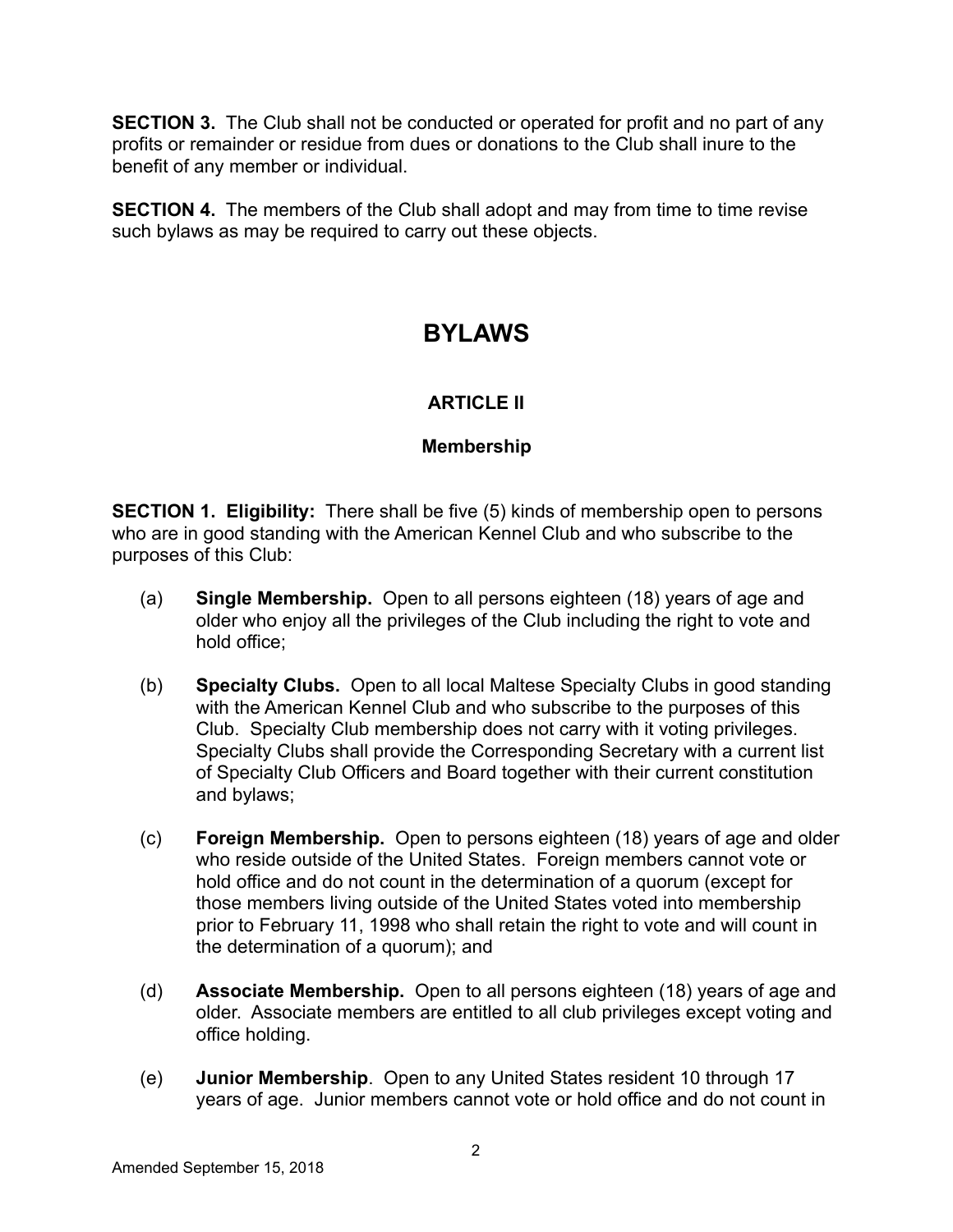the determination of a quorum. Junior members may convert to Single members upon reaching 18 years of age.

# **SECTION 2. Dues:**

- (a) The Board of Directors may recommend an increase or decrease in dues and/or initiation fee effective beginning the next fiscal year, with any change subject to a majority vote of the membership at the Annual Meeting preceding the fiscal year in which a dues and/or initiation fee change would become effective. A notice of proposed change shall be published in the Newsletter which shall be sent to each member no less than thirty (30) days prior to the Annual Meeting of the Membership. If a change in dues and/or initiation fee has not been recommended by the Board and sent to the membership prior to the 30-day period before the Annual Meeting, the then current amounts will remain unchanged for the next fiscal year.
- (b) The one-time initiation fee shall not be increased or decreased by an amount greater than \$5.00 (five dollars) per year, as recommended by the Board and voted on by the membership in accordance with the provisions contained in Article II, Section 2(a). The initiation fee shall be assessed all new members, shall be paid at the time of application, and shall be the same for all types of membership.
- (c) Membership dues shall not increase or decrease by an amount greater than \$10.00 (ten dollars) per year for Single Membership, Specialty Clubs, Foreign Membership, and/or Associate Membership as recommended by the Board and voted on by the membership in accordance with the provisions contained in Article II, Section 2(a). Junior Membership dues shall be set and remain at \$20.00 (twenty dollars) per year.
- (d) Dues are payable on or before the 1st day of January of each year. No member may vote whose dues are not paid for the current year. During the month of October, the Treasurer shall send to each member a statement of his dues for the ensuing year. Anyone whose membership was approved in October, November or December is considered a fully paid member for the following year.

**SECTION 3. Election to Membership:** Each applicant for membership shall apply on a form as approved by the Board of Directors which shall provide that the applicant agrees to abide by these Constitution and Bylaws, the Club's Code of Ethics, Rules and Regulations, and the rules of the American Kennel Club. The application shall state the name, address and occupation of the applicant and it shall carry the endorsement of two (2) members in good standing. Accompanying the application, the prospective member shall submit the initiation fee and dues payment for the current year. Any advertisement for membership or solicitation for same is strictly forbidden.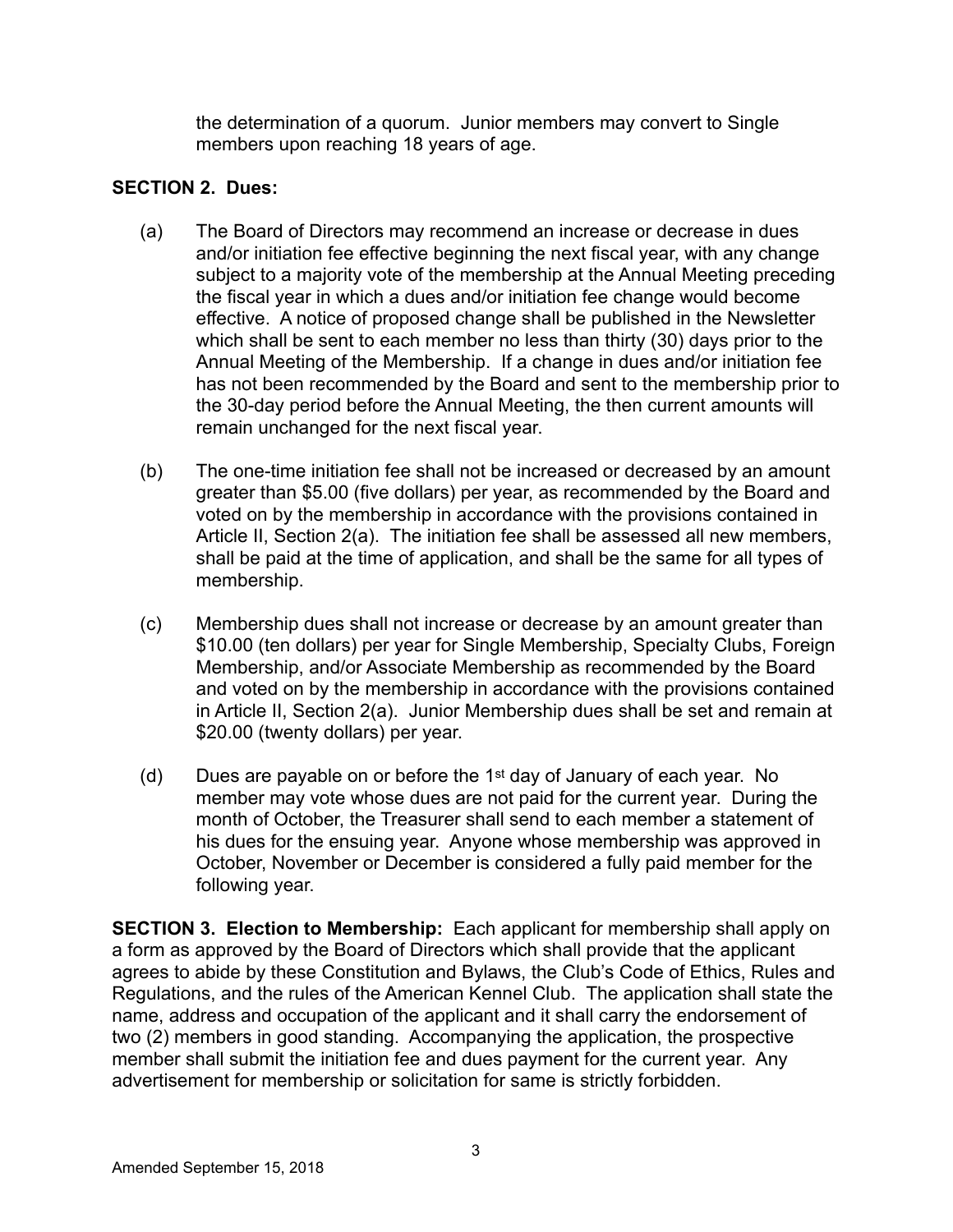Applicants shall be elected by secret ballot at any meeting of the Board of Directors or by secret vote of the Board of Directors by mail. Affirmative votes of two-thirds (2/3) of the Board members present and voting at the meeting of the Board or of two-thirds (2/3) of the Board members submitting ballots by mail shall be required to elect an applicant. An application that has received a negative vote by the Board may be presented by one (1) of the applicant's endorsers at the next Annual Meeting of the Club and the members may elect such applicant by secret ballot and a favorable vote of seventy-five percent (75%) of the members casting a ballot.

**SECTION 4. Termination of Membership:** Membership may be terminated:

- (a) **By resignation.** Any member in good standing may resign from the Club upon written notice to the Recording Secretary. No resignation will be considered accepted from any member who has outstanding obligations to the Club. Nonpayment of dues and retention of Club property are considered outstanding obligations to the Club. Any Member who has had charges preferred against him where the Board has agreed to entertain jurisdiction of the charges and who resigns from the Club prior to the Board's decision to sustain or not sustain the charges will be ineligible to reapply for membership for a period of five (5) years following the date of resignation.
- (b) **By lapsing.** A membership shall be considered lapsed and automatically terminated if such member's dues remain unpaid thirty (30) days after the first (1st) day of the fiscal year; however, the Board may grant an additional thirty (30) days of grace to such delinquent members in meritorious cases. In no case may a person be entitled to vote at any Club meeting whose dues are unpaid as of the date of that meeting. In any event, after a period of two (2) months, any member whose membership has lapsed must reapply for membership and pay the initiation fee as well as dues.
- (c) **By expulsion.** A membership may be terminated by expulsion as provided in Article VII of these Bylaws. Any member expelled from the Club is not eligible to reapply for membership for a period of five (5) years following the date of expulsion.

# **ARTICLE III**

## **Meetings**

**SECTION 1. Annual Meeting:** There shall be an Annual Meeting of the Club in conjunction with the National Specialty, at such place and hour as the Board of Directors may determine. The Corresponding Secretary shall have published in the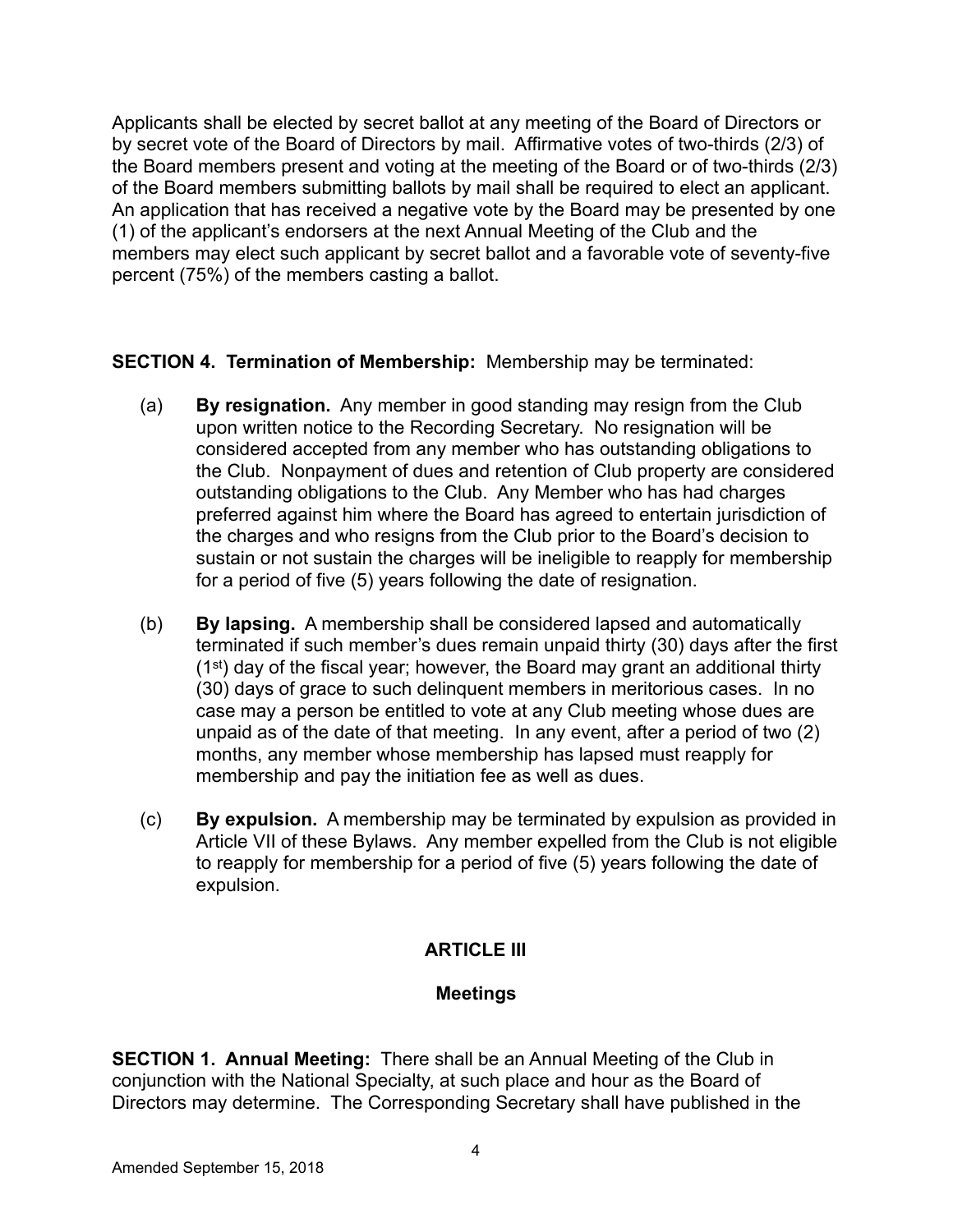Newsletter notice of the Annual Meeting which shall be sent to each member at least thirty (30) days prior to the date of the meeting. The quorum for the Annual Meeting shall be ten percent (10%) of the members in good standing.

**SECTION 2. Special Club Meetings:** Special Club meetings may be called by the President or by a majority of the members of the Board who are present at a meeting of the Board or who vote by mail, or by the Corresponding Secretary upon receipt of a petition signed by ten percent (10%) of the members of the Club who are in good standing. Such meeting shall be held in the city as designated by the Board of Directors at such hour and place as may be designated by the Board of Directors. Written notice of such meeting shall be published in the Club's Newsletter or mailed by the Corresponding Secretary at least fourteen (14) days and not more than thirty (30) days prior to the meeting. The notice of the meeting shall state the purpose of the meeting and no other Club business may be transacted. The quorum for such a meeting shall be ten percent (10%) of the members in good standing.

**SECTION 3. Board Meetings:** Meetings of the Board of Directors shall be held at such time and place as designated by a majority vote of the entire Board. There shall be a minimum of one national Board of Directors meeting and that shall be held in conjunction with the National Specialty and prior to the Annual Meeting.

**SECTION 4.** The Board of Directors may conduct its business by mail, email, facsimile, or telephone provided it does not conflict with any other provision of these bylaws. All Board members must agree upon the means of communication. Items voted upon by telephone conference call must be confirmed in writing by the Recording Secretary within seven (7) days. The following will apply to business/voting by electronic means:

- (a) every board member must have or be provided with the means to participate;
- (b) a procedure must be in place to verify the identity of the individuals participating to ensure that they are the eligible board members;
- (c) a procedure must be in place to verify that the Board members eligible to participate in the electronic conduct of such business are receiving all data and information that is disseminated through the electronic process;
- (d) all board members must agree to participate in this manner.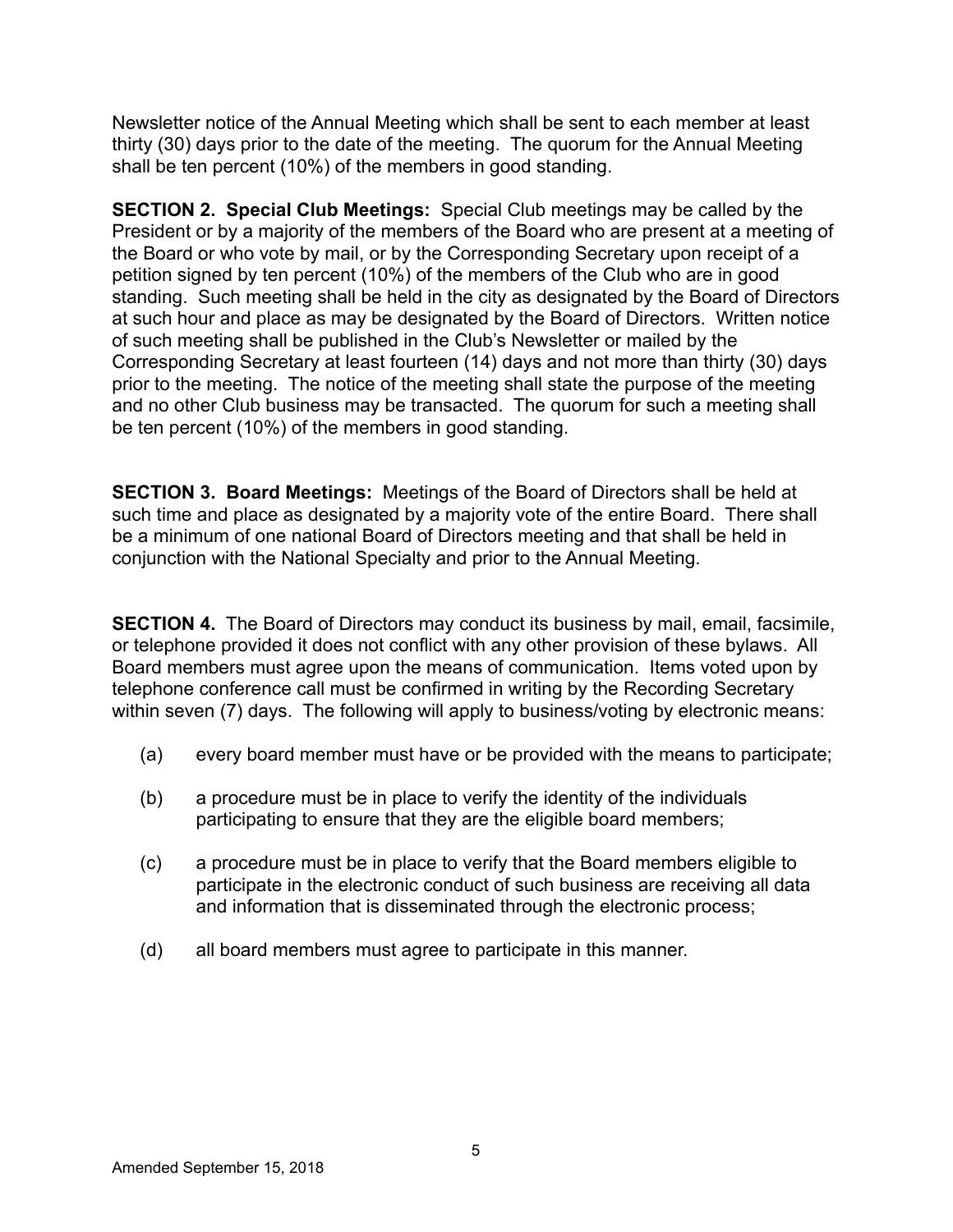## **ARTICLE IV**

#### **Directors and Officers**

**SECTION 1. Board of Directors:** The Board shall be comprised of the President, three (3) Vice-Presidents, one to represent each of the following three areas. The areas shall be approximately equal with respect to the number of AMA members residing in each. The Board shall review the regional boundaries and adjust as necessary to ensure this at intervals of no less than five (5) or more than seven (7) years. The three (3) areas are:

- (a) **East Area** comprised of the states of Connecticut, Delaware, Florida, Georgia, Maine, Maryland, Massachusetts, New Hampshire, New Jersey, New York, North Carolina, Pennsylvania, Rhode Island, South Carolina, Vermont, Virginia, and West Virginia, and the District of Columbia;
- (b) **Midwest Area** comprised of the states of Alabama, Arkansas, Illinois, Indiana, Iowa, Kansas, Kentucky, Louisiana, Michigan, Minnesota, Mississippi, Missouri, Nebraska, North Dakota, Ohio, Oklahoma, South Dakota, Tennessee, Texas, and Wisconsin; and
- (c) **West Area** comprised of the states of Alaska, Arizona, California, Colorado, Hawaii, Idaho, Montana, Nevada, New Mexico, Oregon, Utah, Washington, and Wyoming.

Two (2) Secretaries (Recording and Corresponding), the Treasurer, and six other persons will serve as Directors (two from each area), all of whom shall be members in good standing for the preceding three years and who are residents of the United States. They shall be elected for two-year terms as provided in Article V, and shall serve until their successors are elected. In even numbered years, the election shall be conducted for the offices of Treasurer, Recording Secretary, three (3) Vice-Presidents (one from each area), and three (3) Directors (one from each area). In odd numbered years, the election shall be conducted for the offices of President, Corresponding Secretary, and three (3) Directors (one from each area). Two (2) persons living in the same household or who are immediate family members (immediate family members being defined as husband, wife, father, mother, son, daughter, brother and sister including adopted, step, half and in-law relations) may not serve on the Board at the same time. No Officer or Director may serve on the Board for more than eight (8) years in any one position or combination of positions. After an absence of at least one (1) year, a former Officer or Director may again run for office. The Immediate Past President shall automatically become a member of the Board for (1) one year following retirement from the office of President, in an advisory capacity with no voting rights. General management of the Club's business shall be entrusted to the Board of Directors.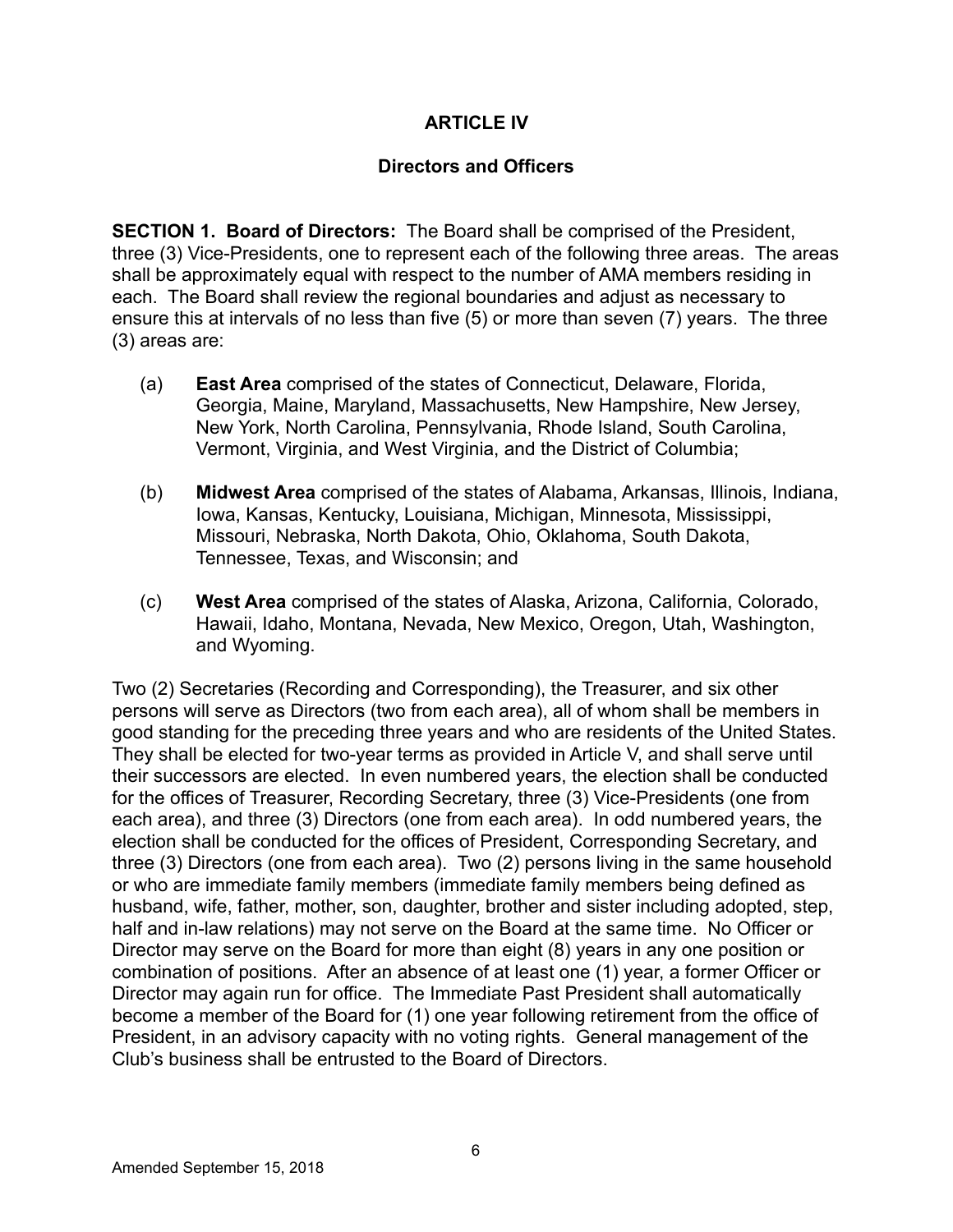**SECTION 2. Officers:** The Club's Officers, consisting of the President, Vice-Presidents, Recording Secretary, Corresponding Secretary, and Treasurer shall serve in their respective capacities both with regard to the Club and its meetings and the Board and its meetings.

- (a) The President shall preside at all meetings of the Club and of the Board, and shall have the duties and powers normally appurtenant to the office of President in addition to those particularly specified in these Constitution and Bylaws.
- (b) The Vice-President having the longest seniority in that office shall have the powers and exercise the duties of the President in case of the President's death, absence, or incapacity. In the case of more than one Vice President with the same seniority, the Vice President between them having the most seniority as a member of the American Maltese Association shall succeed to the Presidency to fulfill the remainder of the President's term, notwithstanding any term limit restriction.
- (c) The Recording Secretary shall keep a permanent record of all Board Meetings and of all votes by mail and of all matters of which a record shall be ordered by the Club, including a Historical Record. The Recording Secretary shall handle all executive business for the President and the Board.
- (d) The Corresponding Secretary's duties apply to the membership as a whole. This secretary shall keep a record of all meetings of the Club (annual and special), shall have charge of the correspondence, and notify members of meetings. The Corresponding Secretary's duties shall include taking minutes of general membership meetings, such as the Annual Meeting, serving as Chairman of Names and presenting the names of prospective members to the Board for approval. When new members have been approved, the Corresponding Secretary shall notify the President, Recording Secretary, Treasurer, and Newsletter Editor of such members and their addresses. The Corresponding Secretary shall keep a roll of the members of the Club with their addresses, shall provide a Club roster to each member yearly, and shall carry out such other duties as are prescribed in these Constitution and Bylaws.
- (e) The Treasurer shall collect and receive all monies due or belonging to the Club. Monies shall be deposited in a bank satisfactory to the Board, in the name of the Club. The Treasurer is required to provide quarterly, detailed financial statements. The books shall at all times be open to the inspection of the Board and a report shall be given at every Board meeting of the condition of the Club's finances and every item of receipt or payment not before reported, and at the Annual Meeting an accounting shall be rendered of all monies received and expended during the previous fiscal year. The Treasurer and all other members having authority to transact banking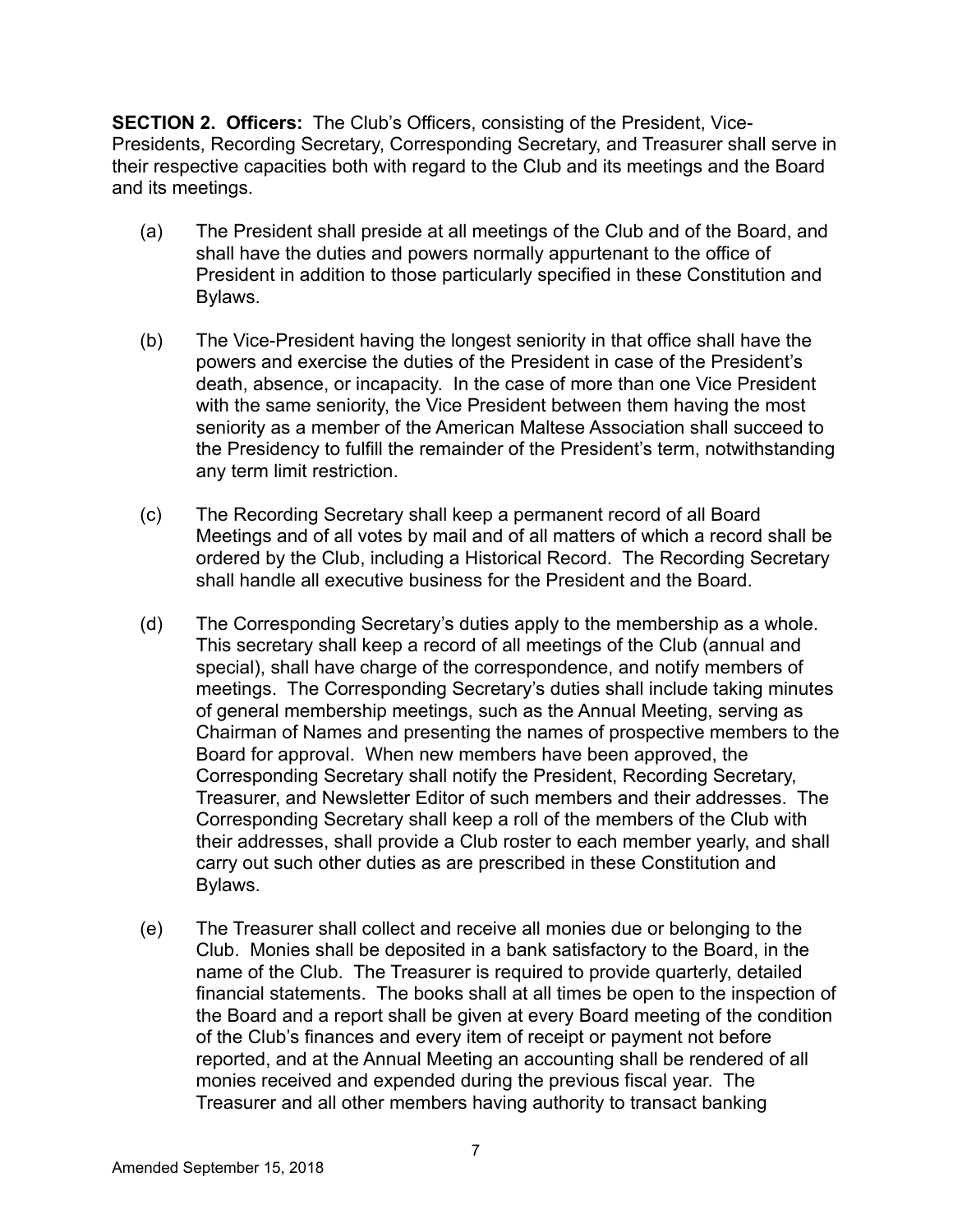business on behalf of the Club shall be bonded in such amount as the Board of Directors shall determine. The Treasurer's books shall be audited annually and also immediately upon change of Treasurer.

(f) The AKC Delegate shall be elected for a two (2) year term as provided in Article V, and shall serve until his successor is elected. On odd numbered years, the election shall be conducted for the AKC Delegate. The AKC Delegate shall attend the American Kennel Club Delegate meetings and workshops, report to the Club on issues addressed or to be addressed at such meetings, and act on all matters as directed by the Board of Directors. Failure to act as directed by the Board may result in a reprimand or a Board request for a special vote by the membership for removal from office. The AKC Delegate shall not have voting privileges on the Board.

**SECTION 3. Vacancies:** Any vacancies occurring on the Board or among the offices during a term shall be filled for the unexpired term of office by a majority vote of the members of the Board submitting a ballot by mail to the Recording Secretary, except that a vacancy in the office of President shall be filled automatically by the Vice-President as determined in accordance with the provisions contained in Article IV, Section 2(b), and the resulting vacancy in the office of Vice-President shall be filled by the Board.

**SECTION 4. Club Credentials:** Use of the Club stationery, past or present, or logos and insignia of the American Maltese Association, Inc., by any persons other than current officers and members of the Board of Directors, or anyone specifically authorized by the Board of Directors, is prohibited. Also restricted is use of such stationery for any purposes other than the official business of this Club.

# **ARTICLE V**

# **The Club Year, Nominations, Elections, Voting**

**SECTION 1. Club Year:** The Club's fiscal year shall begin on the first (1<sup>st</sup>) day of January and end on the thirty-first (31st) day of December.

The Club's official year shall begin on the 15<sup>th</sup> day of December and end on the 14<sup>th</sup> day of December. The elected officers and directors shall take office on December 15 and each retiring officer shall turn over to his successor in office all properties and records relating to that office within 30 days after the elected officers and directors take office.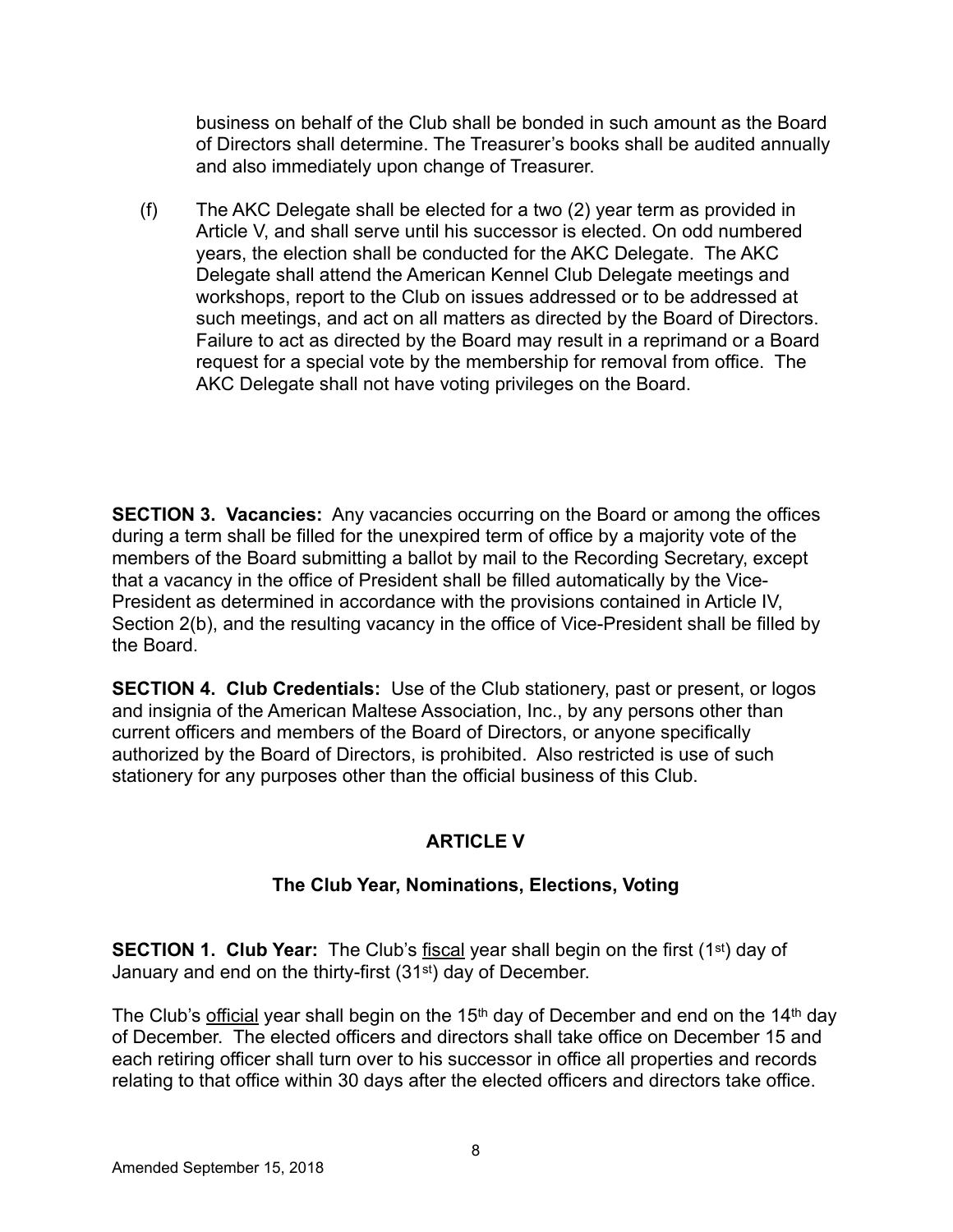**SECTION 2. Voting:** At the Annual Meeting or at a special meeting of the Club, voting shall be limited to those members in good standing who are present at the meeting, except for election of Officers, Delegate, and Directors, and amendments to the Constitution and Bylaws (and the Standard for the breed), which shall be decided by written ballot cast by mail or by electronic balloting by an independent firm in accordance with State Law and AKC's procedure on electronic balloting for AKC parent clubs. Voting by proxy shall not be permitted. The Board of Directors may decide to submit other specific questions for decision of the members by written ballot cast by mail.

**SECTION 3. Annual Election:** The election of Officers and Directors (and Delegate to the American Kennel Club who may but need not be a Director or Officer of the Club) shall be conducted by ballot. Ballots shall be mailed by the Recording Secretary, an independent ballot counting organization, or accounting firm appointed by the Board; ballots shall received, and counted by an independent ballot counting organization or accounting firm appointed by the Board. Ballots to be valid must be received by the ballot counting organization or accounting firm on or before the 15<sup>th</sup> of November. The Teller's Report shall be submitted by the ballot counting organization or accounting firm to the Recording Secretary prior to December 1. The person receiving the largest number of votes for each position shall be declared elected. The Recording Secretary, on or before December 15 shall publish the complete election results to the entire membership. Newly elected Officers, Delegate, and Directors shall be notified immediately by the Recording Secretary. If any nominee, at the time of the election, is unable to serve for any reason, such nominee shall not be elected and the vacancy so created shall be filled by the new Board of Directors in the manner provided by Article IV, Section 3.

**SECTION 4. Nominating Committee:** The Nominating Committee shall consist of three members and two alternates, not more than one of whom may be a member of the Board. In the month of May, the Recording Secretary will send out a request to each Board member to submit one member's name to serve on the Nominating Committee. The Board member submitting the name will be responsible for obtaining a pre-acceptance from the person agreeing to serve. From these names submitted, the Recording Secretary will send out a ballot to the Board requesting them to select four names. The three members receiving the most votes will be declared the Nominating Committee, with the person receiving the most votes serving as chairman. The persons receiving the fourth and fifth most votes will serve as alternates. The names of the Nominating Committee members and alternates shall be published on or before June 15 of each year.

**SECTION 5. Nominations and Ballots:** No person may be a candidate in the Club election who has not been nominated in accordance with these Bylaws. The Nominating Committee may conduct its business by mail, email, facsimile, or telephone, consistent with the provisions governing the Board of Directors conduct of business contained in Article III, Section 4.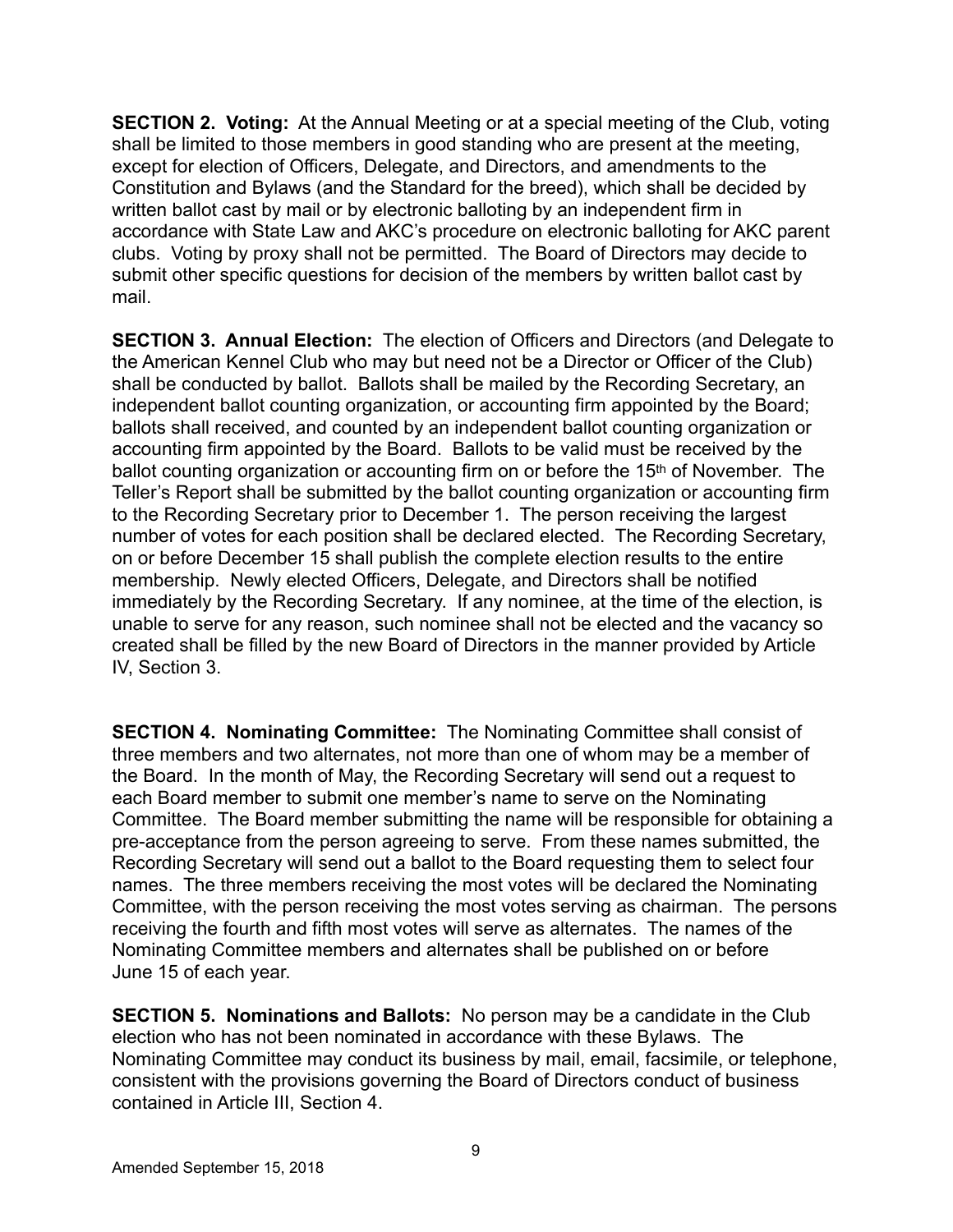- (a) The Nominating Committee shall nominate from among the members of the Club in good standing, one candidate for each office and for each other position on the Board of Directors as provided for in Article IV, Section 1, and a candidate for the Delegate to the American Kennel Club as provided for in Article IV, Section 2 (g), and shall procure the acceptance of each nominee so chosen in writing. The Nominating Committee shall then submit its slate of candidates to the Recording Secretary who shall publish the slate of candidates in the Newsletter on or before September 1, so that additional nominations may be made by the members if they so desire.
- (b) Additional nominations of eligible members may be made by written petition addressed to the Recording Secretary and received at his regular address on or before October 1, signed by five (5) members in good standing and accompanied by the written acceptance of each such additional nominee, signifying his willingness to be a candidate. Except for the position of Delegate, no person shall be a candidate for more than one position.
- (c) If no valid additional nominations are received by the Recording Secretary on or before October 1, the Nominating Committee's slate shall be declared elected on December 15.
- (d) If one or more valid additional nominations are received by the Recording Secretary on or before October 1, the Recording Secretary or independent ballot counting organization or accounting firm shall, on or before October 15, mail to each member in good standing a ballot listing all of the nominees for each position in alphabetical order, together with a secrecy envelope and a return envelope marked "Ballot" and bearing the name of the member to whom it was sent. So that the ballots may remain secret each voter, after marking his ballot, shall seal it in the secrecy envelope which in turn shall be placed in the second envelope addressed to the ballot counting organization or accounting firm. The inspectors of election shall check the returns against the list of members whose dues are paid for the current year prior to opening the outer envelopes and removing the blank envelopes, and shall certify the eligibility of the voters as well as the results of the voting.
- (e) Nominations cannot be made at the Annual Meeting or in any manner other than as provided above.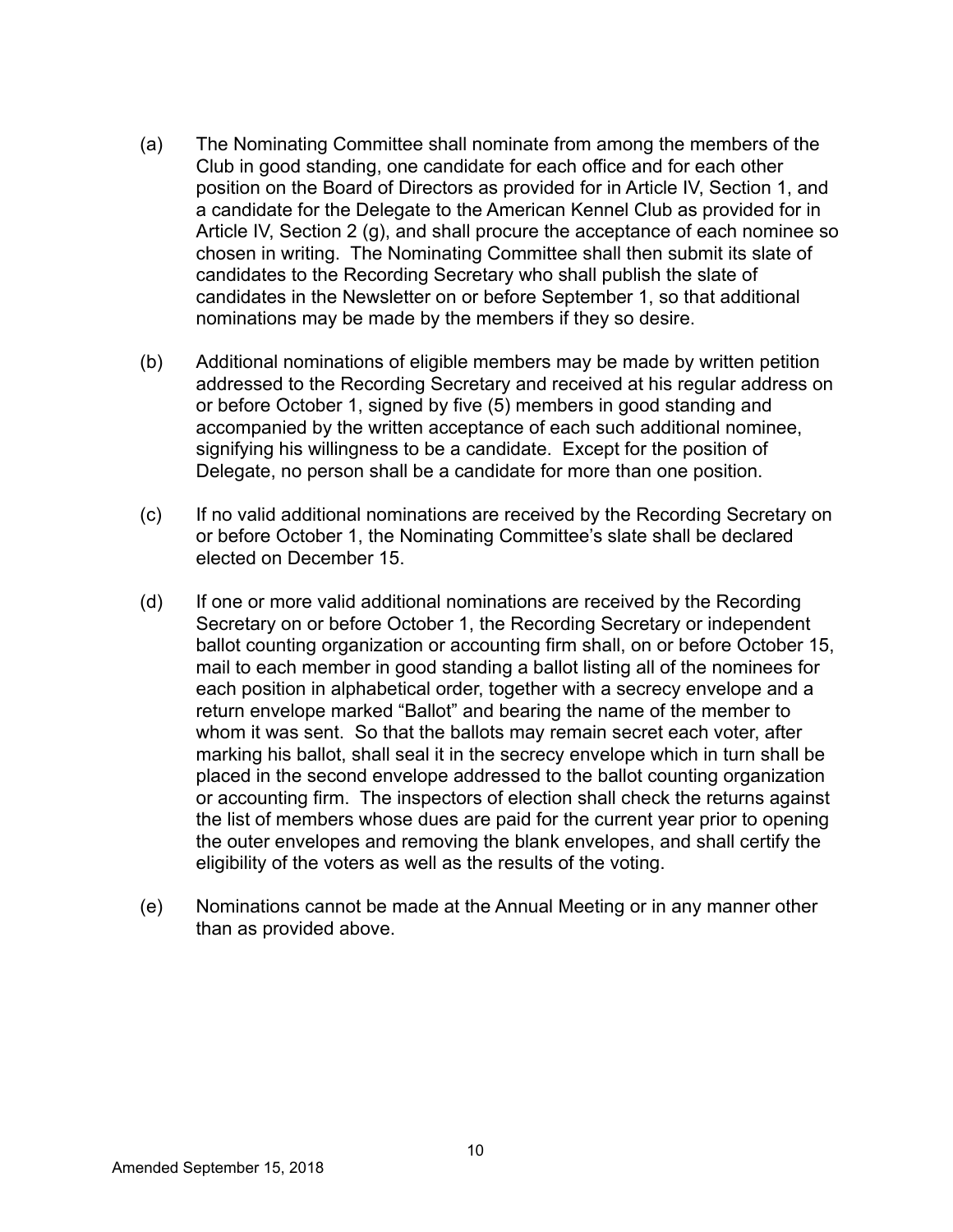## **ARTICLE VI**

#### **Committees**

**SECTION 1.** The Board may each year appoint standing committees to advance the work of the Club in such matters as AKC sanctioned events, trophies, annual prizes, membership and other fields which may well be served by committees. Such committees shall always be subject to the final authority of the Board. Special committees may also be appointed by the Board to aid it on particular projects.

**SECTION 2.** Any committee appointment may be terminated by a majority vote of the full membership of the Board upon written notice to the appointee, and the Board may appoint successors to those persons whose service has been terminated.

## **ARTICLE VII**

#### **Discipline**

**SECTION 1. American Kennel Club Suspension:** Any member who is suspended from any privileges of the American Kennel Club automatically shall be suspended from the privileges of this Club for a like period. Any individual not in good standing with the American Kennel Club cannot participate in the Club's functions.

**SECTION 2. Charges:** Any member may prefer charges against a member for alleged misconduct prejudicial to the best interest of the Club or the breed. Written charges with specifications must be filed in duplicate with the Recording Secretary together with a nonrefundable filing fee of \$50.00 (fifty dollars). The Recording Secretary shall promptly send a copy of the charges to each member of the Board or present them at a Board Meeting, and the Board shall first consider whether the actions alleged in the charges, if proven, might constitute conduct prejudicial to the best interest of the Club or the breed. If the Board considers that the charges do not allege conduct which would be prejudicial to the best interest of the Club or of the breed it may refuse to entertain jurisdiction. If the Board entertains jurisdiction of the charges it shall fix a date of a hearing by the Board or a committee of not less than three members of the Board, not less than 3 weeks nor more than 6 weeks thereafter. The Recording Secretary shall promptly send a copy of the charges to the accused member by certified mail together with a notice of the hearing and an assurance that the defendant may personally appear in his own defense and bring witnesses if he wishes.

**SECTION 3. Board Hearing:** The Board or Committee shall have complete authority to decide whether counsel may attend the hearing, but both complainant and defendant shall be treated uniformly in that regard. Should the charges be sustained after hearing all of the evidence and testimony presented by complainant and defendant, the Board may by a majority vote of those present reprimand or suspend the defendant from all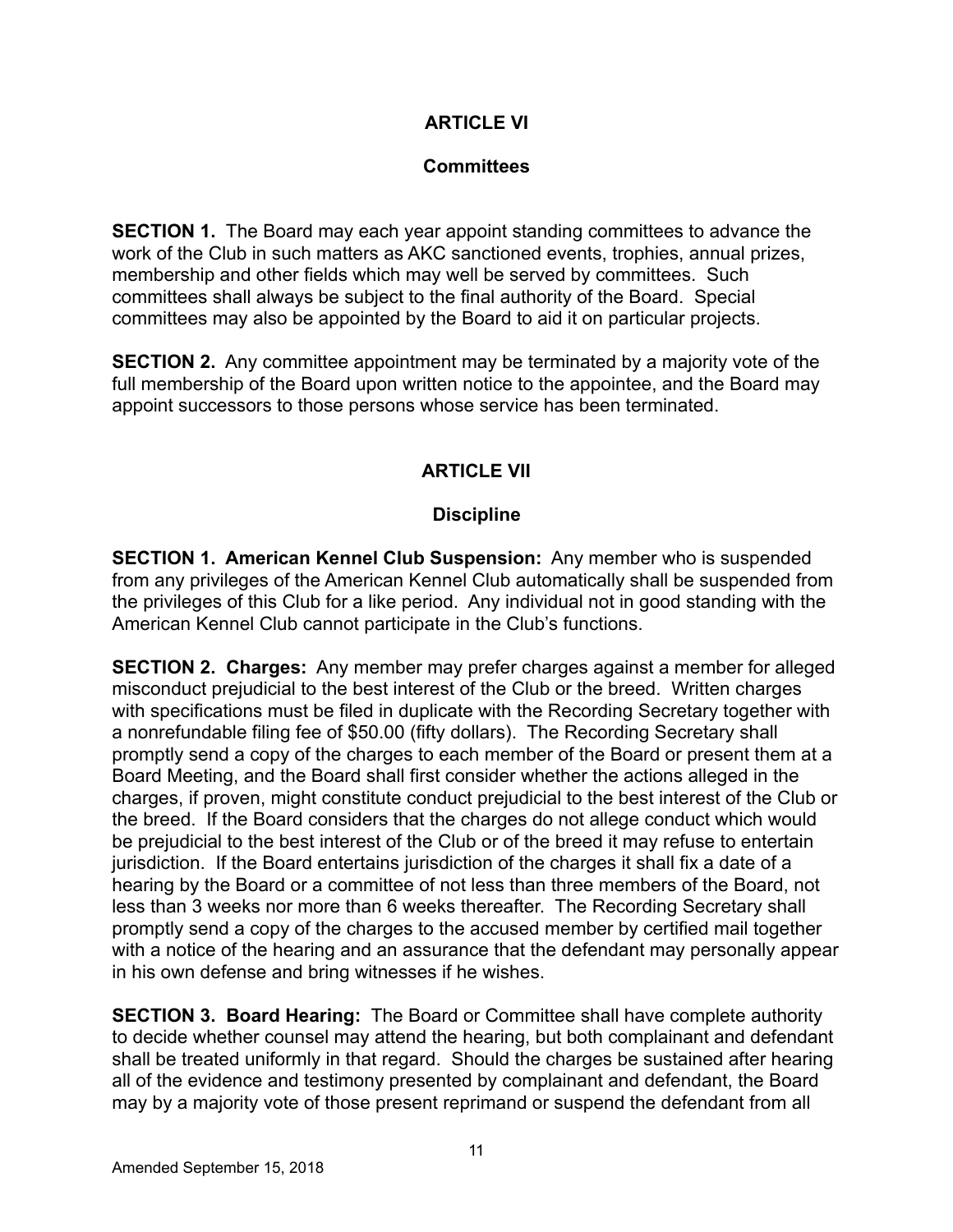privileges of the Club for not more than six months from the date of the hearing, or until the next Annual Meeting if that will occur after six months. And, if it deems that punishment insufficient, it may also recommend to the membership that the penalty be expulsion. In such case, the suspension shall not restrict the defendant's right to appear before his fellow members at the ensuing Club meeting which considers the Board's recommendation. Immediately after the Board has reached a decision, its findings shall be put into written form and filed with the Recording Secretary. The Recording Secretary, in turn, shall notify each of the parties of the decision and penalty, if any.

**SECTION 4. Expulsion:** Expulsion of a member from the Club may be accomplished only at the Annual Meeting of the Club following a Board hearing and upon the Board's recommendation as provided in Section 3 of this Article. The defendant shall have the privilege of appearing in his own behalf, though no evidence shall be taken at this meeting. The President shall read the charges, the findings, and recommendations, and shall invite the defendant, if present, to speak in his own behalf. The members shall then vote by secret written ballot on the proposed expulsion. A two-thirds (2/3) vote of those present and voting at the Annual Meeting shall be necessary for expulsion. If expulsion is not so voted, the Board's suspension shall stand.

# **ARTICLE VIII**

### **Amendments**

**SECTION 1.** Amendments to the Constitution and Bylaws and to the Standard for Maltese may be proposed by the Board of Directors or by written petition addressed to the Recording Secretary signed by twenty percent (20%) of the membership in good standing. Amendments proposed by such petition shall be promptly considered by the Board of Directors and must be submitted to the members with recommendations of the Board by the Recording Secretary for a vote within three (3) months of the date when the petition was received by the Recording Secretary.

**SECTION 2.** The Constitution and Bylaws and the Standard for Maltese may be amended at any time provided a copy of the proposed amendment has been mailed by the Recording Secretary to each member in good standing on the date of mailing, accompanied by a ballot on which a choice for or against the action to be taken shall be indicated. Dual-envelope procedures described in Article V, Section 5 (d), shall be followed in handling such ballots to assure secrecy of the vote. Notice with such ballot shall specify a date not less than thirty (30) days after the date postmarked by which date the ballots must be returned to the Recording Secretary (or independent ballot counting organization in accordance with AKC's procedure on electronic balloting for parent clubs, or accounting firm designated by the Board) to be counted. The favorable vote of two-thirds (2/3) of the members in good standing, whose ballots are returned within the time limit, shall be required to effect any such amendment.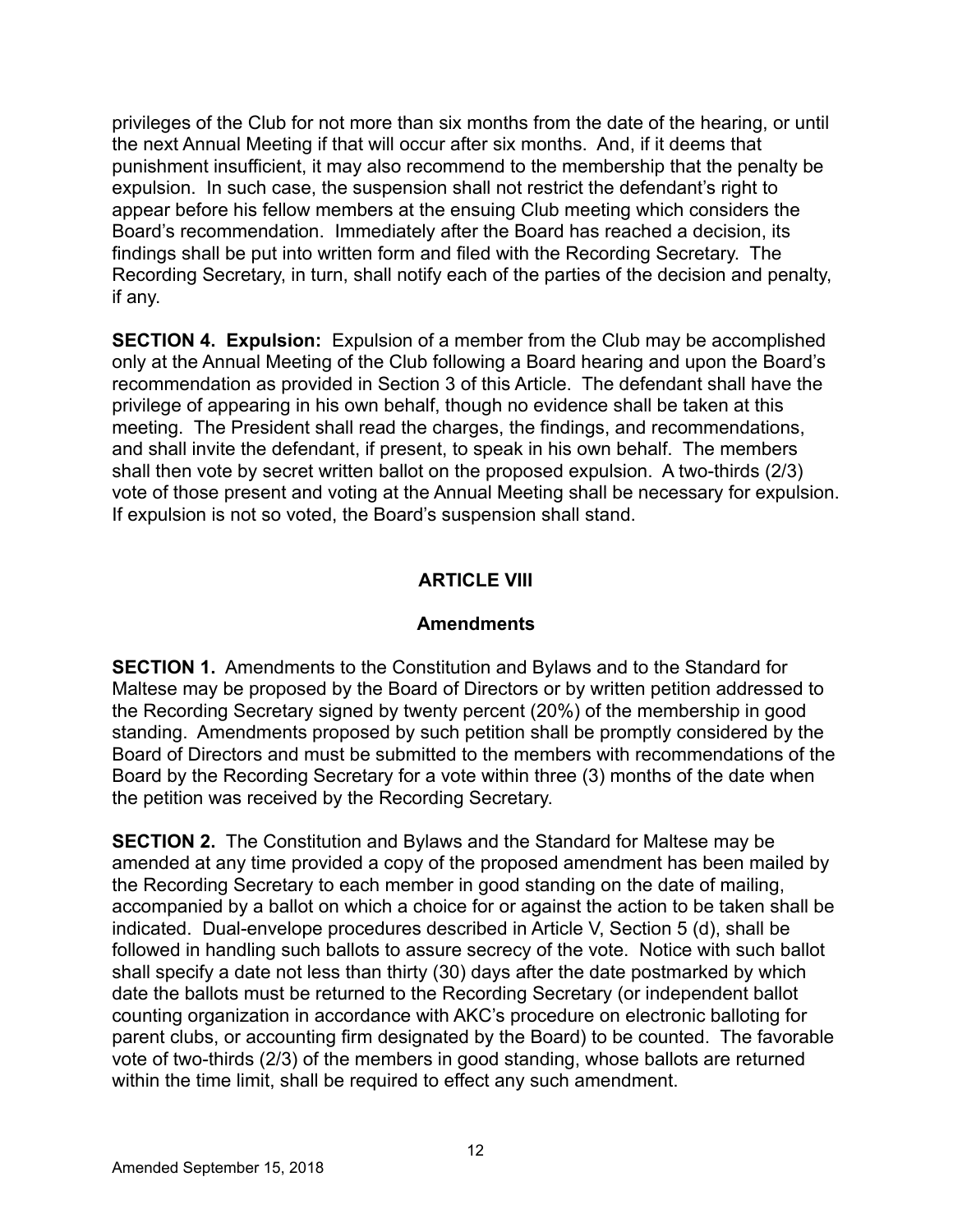**SECTION 3.** No amendment to the Constitution and Bylaws or to the Standard for the Maltese that is adopted by the Club shall become effective until it has been approved by the Board of Directors of the American Kennel Club.

## **ARTICLE IX**

#### **Dissolution**

**SECTION 1.** The Club may be dissolved at any time by the written consent of not less than two-thirds (2/3) of the members in good standing. In the event of the dissolution of the Club other than for purposes of reorganization, whether voluntary or involuntary or by operation of law, none of the property of the Club nor any proceeds thereof nor any assets of the Club shall be distributed to any members of the Club, but after payment of the debts of the Club its property and assets shall be given to a charitable organization for the benefit of dogs so designated by the Board of Directors.

## **ARTICLE X**

#### **Order of Business**

**SECTION 1.** At meetings of the Club the order of business, so far as the character and nature of the meeting may permit, shall be as follows:

> Roll Call Minutes of last meeting Report of Board Report of President Report of Secretary Report of Treasurer Reports of Committees Election of new members Unfinished business New business Adjournment

**SECTION 2.** At meetings of the Board the order of business, unless otherwise directed by a majority vote of those present, shall be as follows:

> Reading of minutes of last meeting Report of Secretary Report of Treasurer Reports of Committees Unfinished business Election of new members New business Adjournment